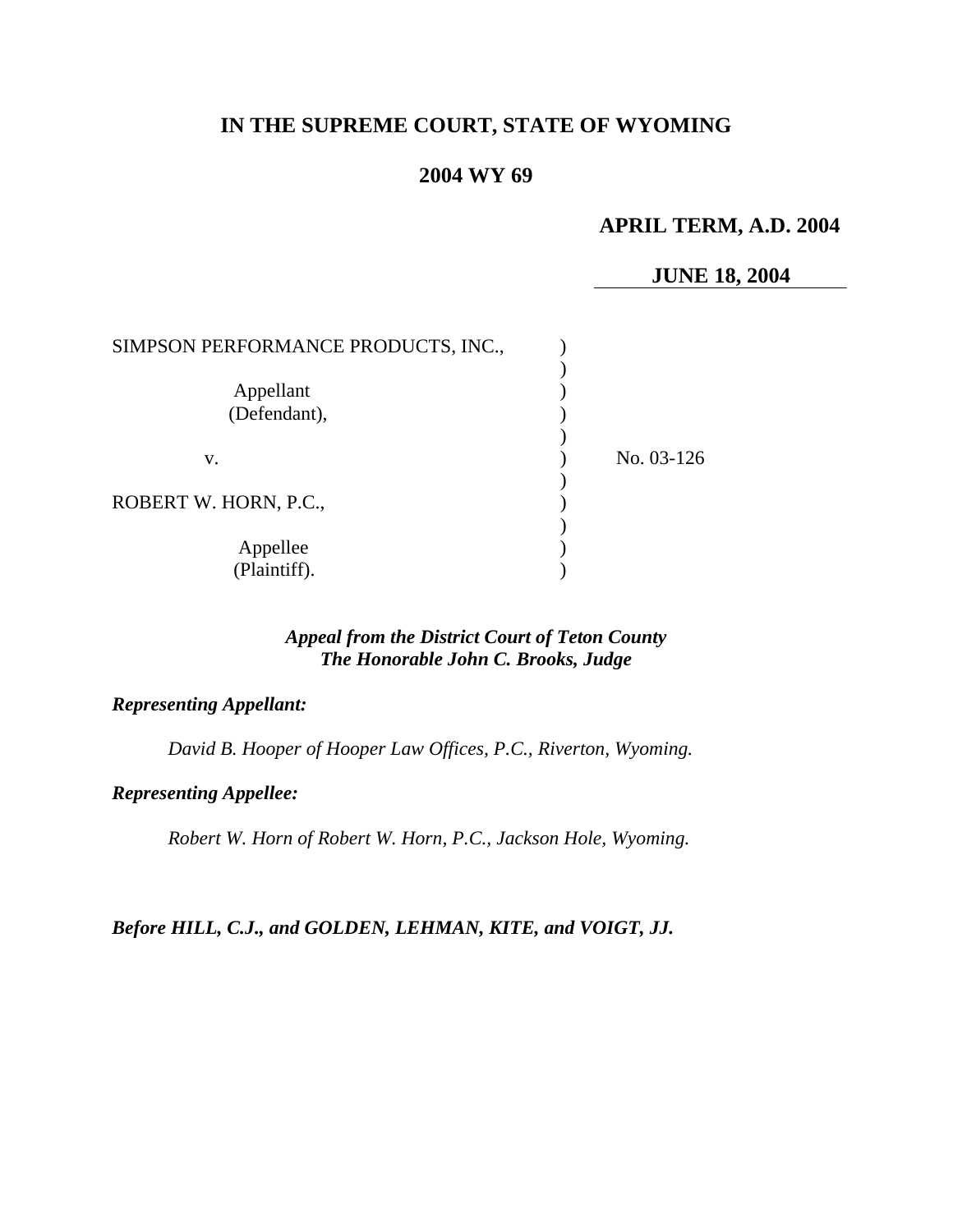### **VOIGT, Justice.**

[¶1] The appellant, Simpson Performance Products, Inc. (SPP), hired the appellee, Robert W. Horn (Horn), to conduct an investigation and to provide legal counsel regarding a possible lawsuit by SPP against the National Association of Stock Car Auto Racing (NASCAR). Upon completing his work, Horn submitted a bill to SPP for \$40,383.29 for legal fees and costs. SPP paid Horn \$20,000.00, but refused to pay the balance. Horn sued SPP to collect the outstanding amount. The district court found in favor of Horn. SPP now appeals, claiming that Horn is not entitled to the entire fee because his representation of E.J. "Bill" Simpson (Simpson), individually, violated Rule 1.9 of the Wyoming Rules of Professional Conduct for Attorneys at Law (Rule 1.9). Finding no violation of Rule 1.9, we affirm.

## *ISSUE*

[¶2] Horn represented SPP in investigating a possible lawsuit against NASCAR. He then represented Simpson, who had recently resigned as the CEO of SPP, in a lawsuit against NASCAR involving the same facts and cause of action. The issue presented by this case is whether Horn's representation of Simpson, his new client, was "materially adverse" to SPP, his former client, and therefore a violation of Rule 1.9.

## **FACTS**

[¶3] SPP manufactures and sells automobile racing safety equipment such as fire-resistant driver suits, helmets, shoes, seatbelts and other products. In 1998, Simpson, the company's founder, sold a two-thirds interest in the company to Carousel Capital. Simpson retained his one-third share and remained involved with the company, acting as the Chairman of the Board of Directors and Chief Executive Officer.

[¶4] On February 18, 2001, Dale Earnhardt died in a racing accident at the Daytona 500. Five days later, NASCAR held a press conference where a NASCAR representative displayed an SPP brand seatbelt and stated that it had broken in the crash. Further, the NASCAR representative asserted that had the seatbelt not failed, Earnhardt would have survived the accident.

[¶5] The negative publicity resulting from the NASCAR press conference threatened SPP's reputation and financial well-being. SPP hired Epley and Associates, a public relations group, to assess the situation and to propose a plan to counter the negative publicity. Additionally, SPP considered a slander/false-light lawsuit against NASCAR, and was concerned with a potential wrongful death suit by the Earnhardt family. Nelson Schwab (Schwab), Carousel Capital's managing partner, and Simpson agreed to hire two attorneys to "gather information and facts surrounding the accident in case there was a possible lawsuit." Robert Horn, a Jackson lawyer who had performed some prior work for Simpson, and Jim Voyles, a lawyer from Indianapolis, Indiana, were hired in March of 2001 to perform this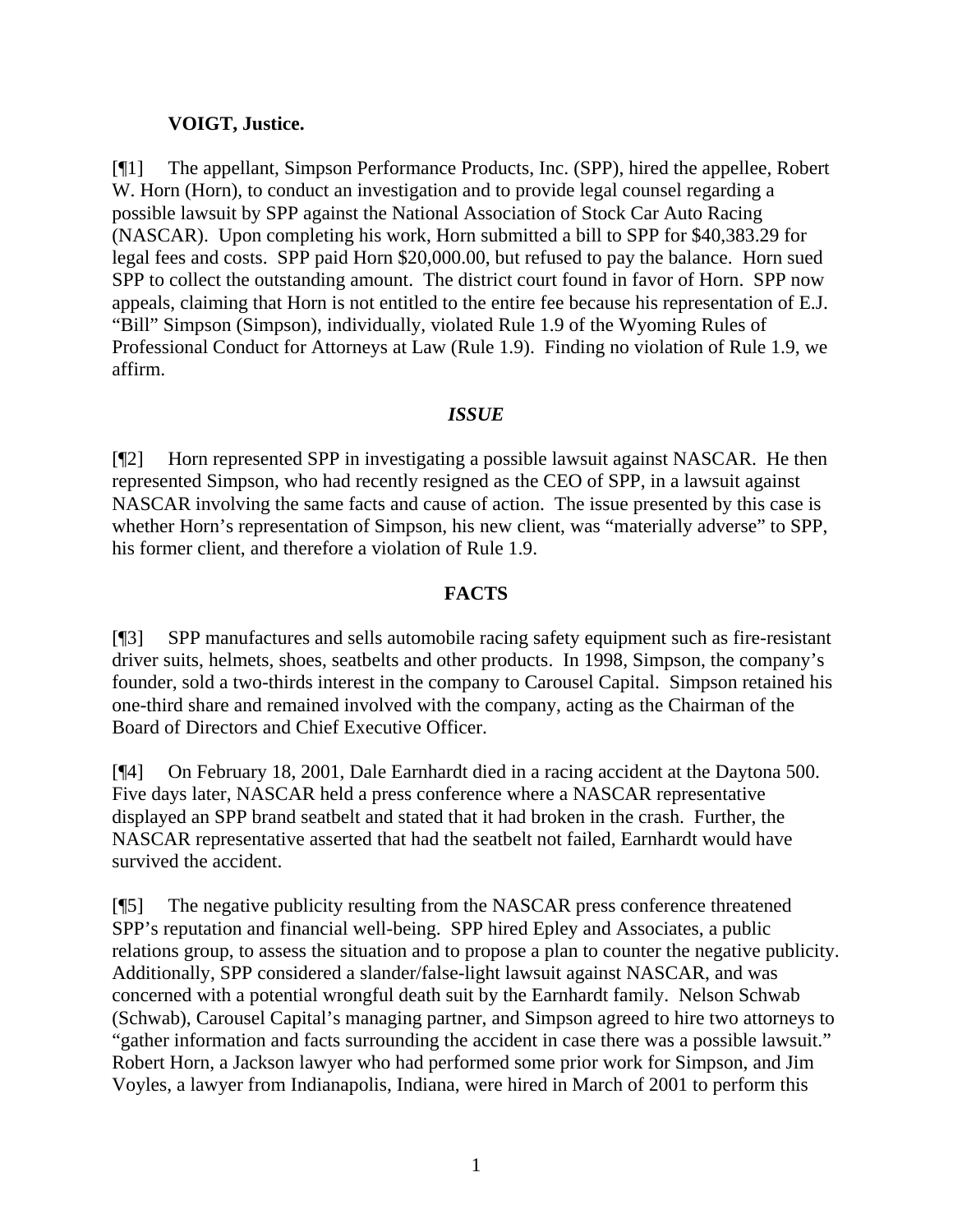task. No formal engagement letter was drafted;<sup>1</sup> however, it was agreed that Horn would bill SPP "at 200 an hour for non-court time and 250 for court time, and that the cost of the case would be borne by Simpson Performance Products."

[¶6] From March 28, 2001, to September 9, 2001, Voyles and Horn provided legal services to SPP. They actively participated in an investigation conducted by NASCAR into the cause of Dale Earnhardt's death. During that time, Horn billed approximately 200 hours and incurred expenses relating to three trips: two to Indianapolis, Indiana, and one to Atlanta, Georgia. Another substantial expense involved documenting and cataloguing all of the articles and press releases concerning the highly publicized case.

[¶7] Simpson was saddened and distraught by the death of Earnhardt, who was a personal friend, and even more upset that SPP was being partly blamed for the tragedy. He was quite steadfast in his desire to sue NASCAR, and felt that a lawsuit was necessary to clear the company's name and protect its reputation. However, Schwab did not share Simpson's view. Schwab felt the only way to stabilize SPP and maintain its viability was to work with NASCAR and preserve that relationship. In August of 2001, Simpson resigned from SPP, reporting that his "relationship with them had become very strained." He stated, "I don't know if [the resignation] was in regard to us suing NASCAR. It was in regard to us protecting the name, the Simpson name, that I worked so hard to build a spotless reputation."

[¶8] Having completed its investigation into the Earnhardt crash, NASCAR held another press conference on August 21, 2001, to report its results. Schwab, Horn, Voyles, Simpson, $2$ and other SPP representatives attended the press conference. The results of NASCAR's investigation indicated a number of factors, including a failure of the seatbelt, contributed to Earnhardt's death. Simpson felt that NASCAR's statement was inadequate and that SPP was not exonerated. Following the press conference, the group from SPP "huddled briefly" and agreed to meet in the next few days to decide how to respond.

  $1$  Professor John Burman has made the following observation regarding engagement and termination letters:

The use of an engagement letter, always a good idea, is even more important when a lawyer represents multiple parties in a transaction and/or an entity. The letter can, and should, identify the client(s), the payer, and the scope of representation. Identifying the client is particularly important when an entity, or nascent entity, is involved. The letter should specify whether the lawyer represents the entity, [individuals] within the entity, or both. Normally, a lawyer represents the organization, and not the individuals within the organization. *See* Wyoming Rules of Professional Conduct 1.13(a) (LEXIS 1999). If the entity is a client, the letter should identify the person or persons with whom the attorney should interact and upon whom he or she may rely for direction in the representation.

John M. Burman, *Conflicts of Interest in Wyoming*, 35 Land & Water L. Rev. 79, 88 n.32 (2000).<br><sup>2</sup> Although Simpson had resigned from SPP, he continued to speak for the company. The NASCAR press conference was his final appearance on behalf of SPP.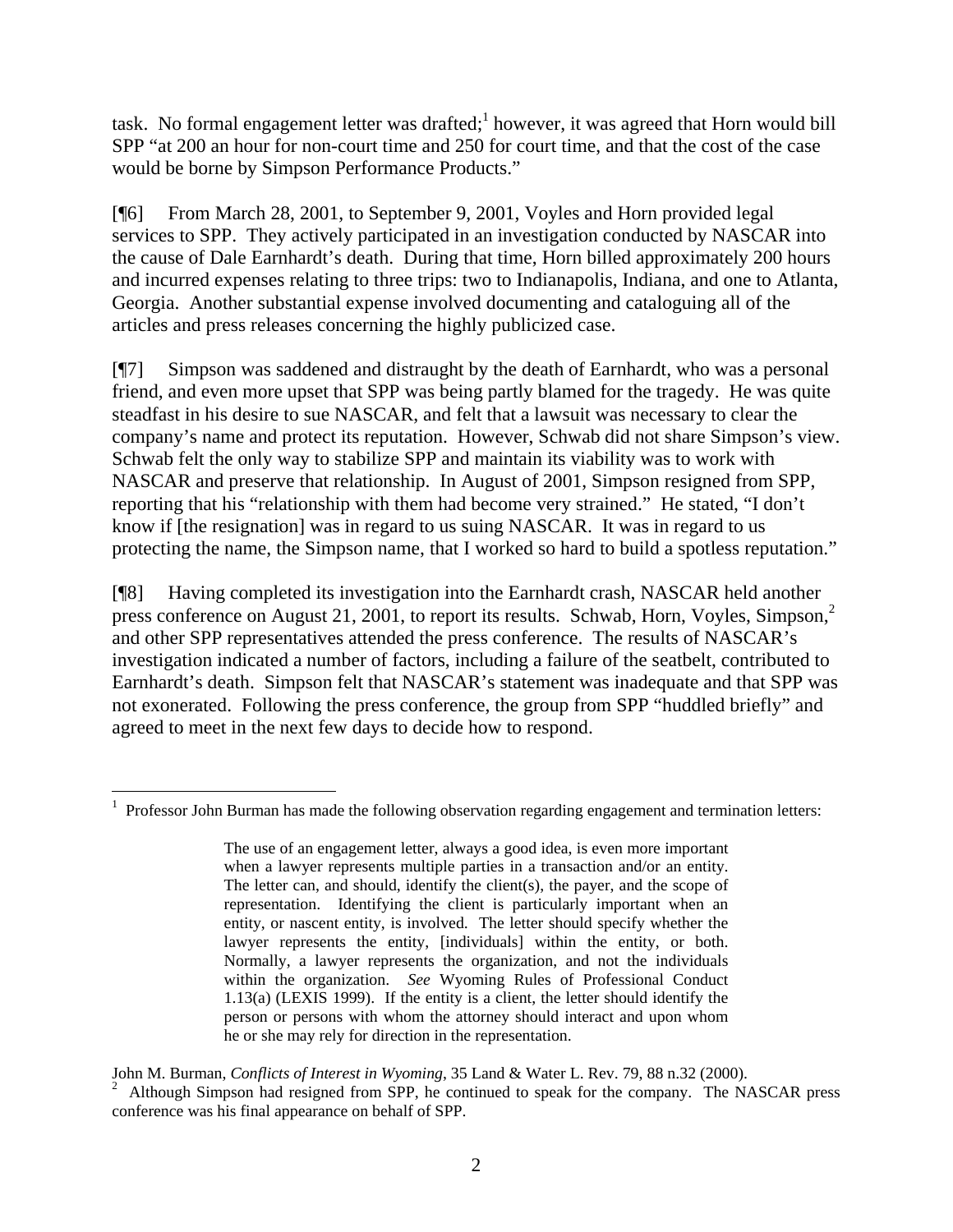[¶9] On September 5, 2001, Horn and Voyles participated in a conference call with Schwab to discuss an appropriate course of action for SPP. The attorneys reported the conclusions they had reached as a result of their investigation, and offered their opinions about SPP's likelihood of success in a lawsuit against NASCAR. Schwab then indicated that SPP's relationship with NASCAR was improving and stated that he had discussed the possibility of the lawsuit with SPP corporate counsel and they predicted a remote chance of success. Schwab then told Voyles and Horn that SPP had no interest in pursuing a lawsuit against NASCAR.

[¶10] When Schwab decided that SPP would not sue NASCAR, the purpose for which Horn had been hired–to participate in the investigation and evaluate the possibility of a lawsuit by SPP against NASCAR–was complete. Although no formal termination letter was written, it appears that following the September 5th conference call, Horn's representation of SPP did, in fact, end. No further services were requested of Horn, Horn did not bill SPP for any work thereafter, and according to Schwab, "there was no communication one way or the other to Mr. Horn after that date." Horn prepared a final bill totaling \$40,383.29, which he submitted to SPP in October of 2001.

[¶11] Two months after SPP decided it would not pursue an action against NASCAR, Simpson decided to sue NASCAR on his own. He contacted Voyles and Horn to inform them that he planned to sue and to ask their opinion. Simpson told them that he was going to send them a "pile of information" to look over to determine if there was a basis for his individual lawsuit. Horn and Voyles sought the assistance of Dick Cardwell, an Indianapolis lawyer with special expertise in libel issues, and the three attorneys began preparing the lawsuit for Simpson.

[¶12] Although Simpson had resigned from SPP, there was continued discussion between Simpson and SPP about the possibility of his returning to the company in some capacity. Simpson was adamant that he would only return if SPP agreed to go forward with the lawsuit against NASCAR. Because of the continued negotiations between Simpson and SPP, the first draft of the lawsuit against NASCAR included both Simpson individually and SPP as named plaintiffs. When SPP received a draft of the complaint in late January 2002, or early February 2002, Schwab immediately called Horn and Voyles to inform them that SPP had no interest in the lawsuit, and issued a press release announcing that SPP was not suing NASCAR. On February 13, 2002, Simpson, as the lone plaintiff, filed the suit against NASCAR.

[¶13] When SPP received Horn's bill, Chuck Davies (Davies), who was acting as the company's CEO following Simpson's resignation, was "uncomfortable" with the amount and told Horn that SPP would pay "\$10,000 a month until it was either paid in full or I decide I had paid enough." Davies approved two \$10,000 payments on Horn's bill: one in December of 2001 and the other in January of 2002. On February 28, 2002, Horn received an email from Davies informing him that SPP would make no further payments. The email stated, "I think that the [\$]20,000 we have paid you is the most we consider reasonable for the only bill you submitted in October representing work you said was for several earlier months."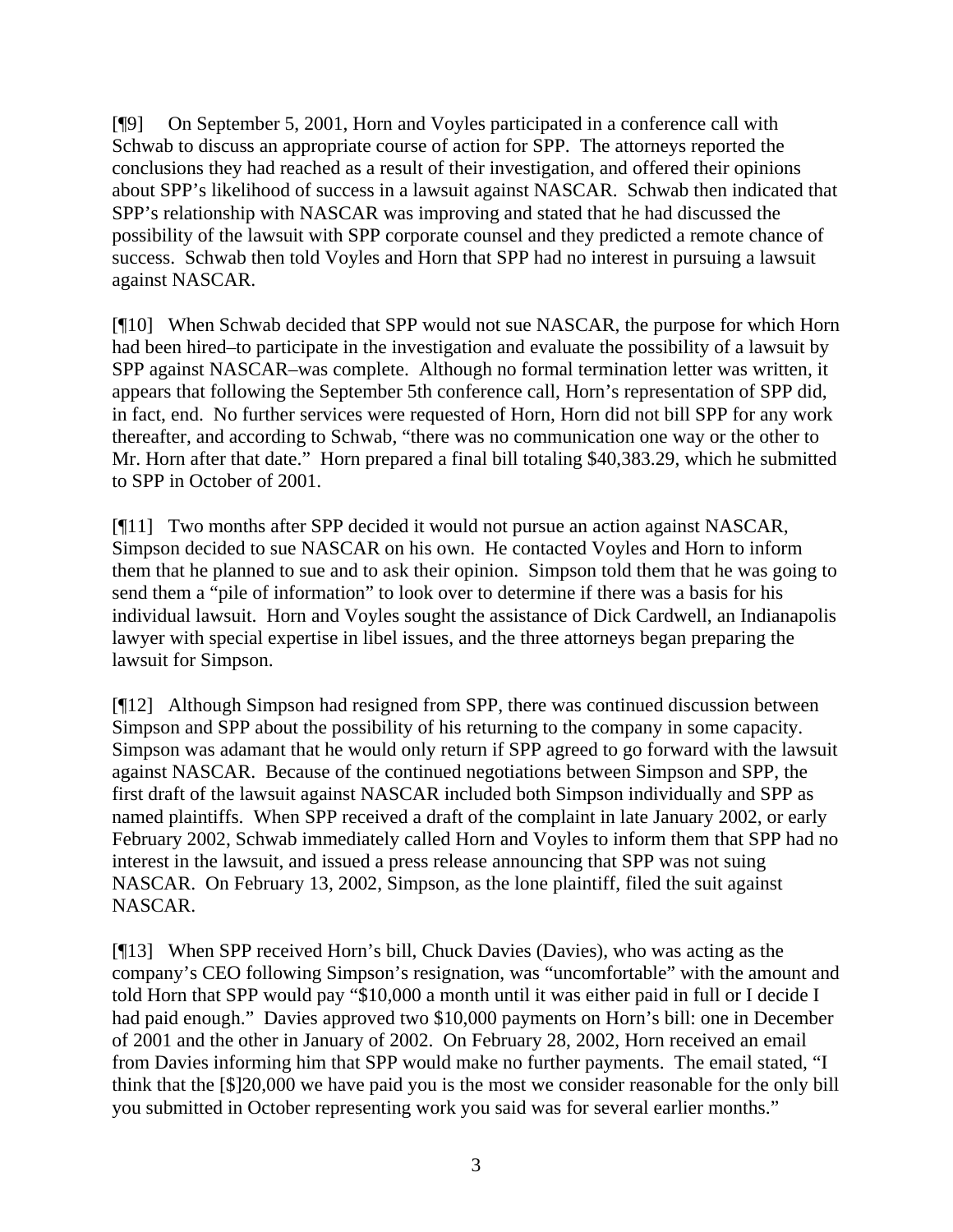Davies later testified that he probably would have paid the entire amount had Horn not prepared the lawsuit for Simpson.

[¶14] On March 19, 2002, Horn filed a lawsuit to collect the unpaid balance of his bill. Following a two-day trial, the district court took the matter under consideration. Less than one month later, a decision letter finding in favor of Horn was sent to the parties; and on April 21, 2003, the district court entered a judgment in the amount of \$20,383.29 in favor of Horn. SPP filed a notice of appeal on May 13, 2003.

## **STANDARD OF REVIEW**

[¶15] "'When a trial court in a bench trial makes express findings of fact and conclusions of law, we review the factual determinations under a clearly erroneous standard and the legal conclusions *de novo.*'" *Schlesinger v. Woodcock*, 2001 WY 120, ¶ 13, 35 P.3d 1232, 1237 (Wyo. 2001) (*quoting Rennard v. Vollmar*, 977 P.2d 1277, 1279 (Wyo. 1999)). The parties do not dispute the findings of fact; rather, SPP argues that, as a matter of law, the district court erred in its application of Rule 1.9. We will review this legal conclusion *de novo.*

## *DISCUSSION*

[¶16] SPP claims that Horn violated Rule 1.9 when he represented Simpson in the lawsuit against NASCAR, and therefore he should be required to forfeit his fee. Horn contends that his representation of Simpson was not in violation of the rule inasmuch as the lawsuit against NASCAR was not "materially adverse" to the interests of SPP. Rule 1.9(a) reads:

> A lawyer who has formerly represented a client in a matter shall not thereafter represent another person in the same or a substantially related matter in which that person's interests are materially adverse to the interests of the former client unless the former client consents after consultation except that when the former client is a governmental entity, consent is not permitted.

A Rule 1.9 violation is established by proof of four elements:

First, there must have been a valid attorney-client relationship between the attorney and the former client. . . . Second, the interests of the present and former clients must be materially adverse. . . . Third, the former client must not have consented, in an informed manner, to the new representation. . . . Finally, the current matter and the former matter must be the same or substantially related.

*Sullivan County Regional Refuse Disposal Dist. v. Town of Acworth,* 141 N.H. 479, 686 A.2d 755, 757 (1996).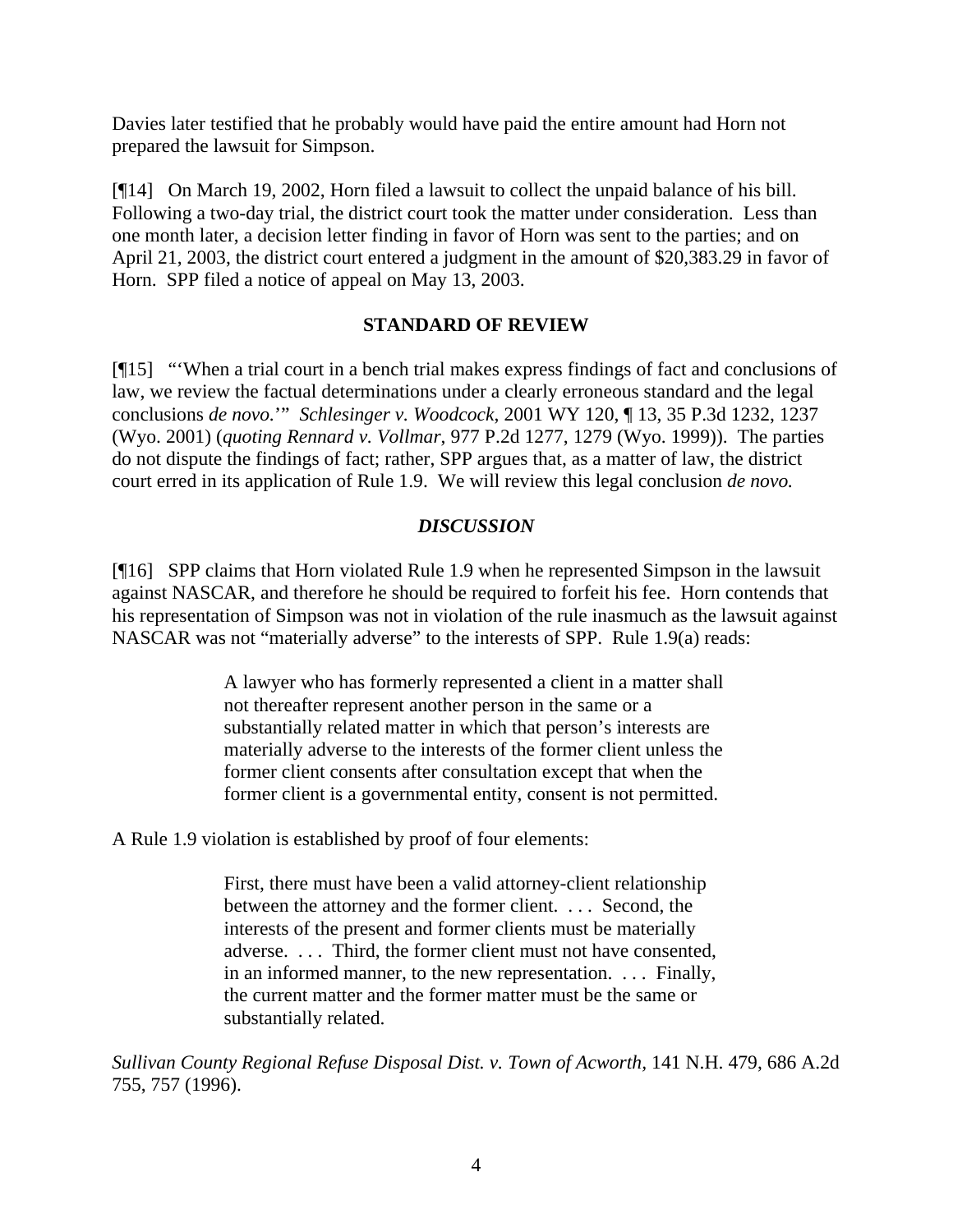[¶17] When a lawyer violates Rule 1.9, a number of remedies are available to the aggrieved party: many seek disqualification of the attorney or his firm, others may pursue a malpractice action, and others file a grievance. John M. Burman, *Conflicts of Interest in Wyoming,* 35 Land & Water L. Rev. 79, 96 (2000). "Courts have also responded to inappropriate conflicts by ordering the forfeiture of attorney's fees . . .." *Id.* at 96 n.74; *see, for example*, *Cal Pak Delivery, Inc. v. United Parcel Service*, *Inc*., 52 Cal.App.4th 1, 14, 60 Cal.Rptr.2d 207, 215 (1997) and *Jeffry v. Pounds,* 67 Cal.App.3d 6, 9, 136 Cal.Rptr. 373, 375 (1977); s*ee also*  Charles W. Wolfram, *Modern Legal Ethics* § 7.1.7.

[¶18] Before we can determine whether forfeiture of Horn's fee is appropriate, we must first determine whether each of the four elements necessary to establish that Horn violated Rule 1.9 is present. The first element, which requires a valid attorney-client relationship with the former client, is not contested by SPP. The second element, which requires that the interests of the present and former clients be materially adverse, is the issue on which this case turns. If the interests of Horn's present client Simpson, and his former client SPP, are not materially adverse, then Horn did not violate Rule 1.9; and if he did not violate Rule 1.9, then SPP is obligated to pay the entire amount of Horn's attorney's fees.<sup>3</sup>

[¶19] We must first ascertain what is meant by "materially adverse." "There is a paucity of authority interpreting the adversity requirement of ABA Rule 1.9." *Selby v. Revlon Consumer Products Corp.,* 6 F.Supp.2d 577, 580 (N.D. Tex. 1997). Rule 1.9, cmt. 1 says, "[t]he principles in Rule 1.7 determine whether the interests of the present and former client are adverse." Rule 1.7(a) provides:

> (a) A lawyer shall not represent a client if the representation of that client will be directly adverse to another client, unless:

(1) the lawyer reasonably believes the representation will not adversely affect the relationship with the other client; and

(2) each client consents after consultation.

Rule 1.7, cmt. 2 provides:

[A] lawyer ordinarily may not act as advocate against a person the lawyer represents in some other matter, even if it is wholly unrelated. On the other hand, simultaneous representation in unrelated matters of clients whose interest[s] are only generally adverse*,* such as competing economic enterprises, does not require consent of the respective clients. Paragraph (a) applies

 $3$  We note that while SPP suggested to the district court that Horn's fee was excessive and that the fee did not reflect the value the company received from his services, this is not the position SPP has taken on appeal. On appeal, SPP's refusal to pay is founded solely on the alleged violation of Rule 1.9.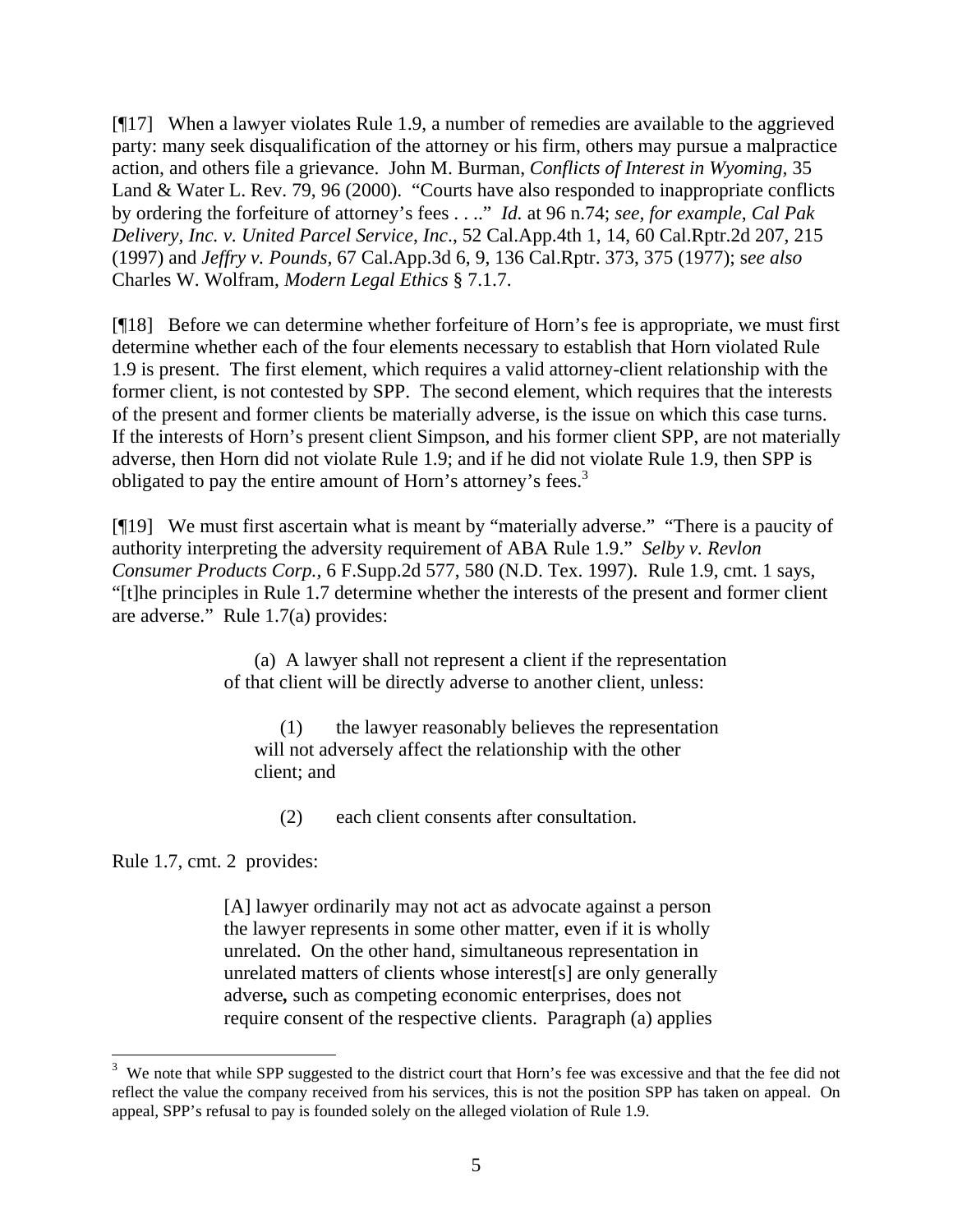only when the representation of one (1) client would be directly adverse to the other.

Rule 1.7, cmt. 6 further states that "[p]aragraph (a) prohibits representation of opposing parties in litigation*.*"

[¶20] As the comments to Rule 1.7 indicate, most alleged conflicts of interest relating to former clients arise when a lawyer is representing a new client who is suing a former client. *ABA/BNA Lawyers' Manual on Professional Conduct* § 51:220 (2002).

> In that scenario, the alignment of the current and former clients as foes in the litigation makes it obvious that their interests are adverse. . . . For this reason, much of the case law involving efforts to disqualify a lawyer on the ground of a former-client conflict simply recites the adversity requirement and, with little discussion, finds it to be satisfied.

*Id.* However, the question of whether representation is "materially adverse" to a former client becomes less clear in situations like the present, where the former client, although not directly involved in the litigation, may be affected by it in some manner. *Id.* Under these circumstances, we must make a case-specific inquiry to determine the degree to which the current representation may actually be harmful to the former client. *Id.; State ex rel. McClanahan v. Hamilton,* 189 W.Va. 290, 430 S.E.2d 569*,* 573 (1993). This fact-intensive analysis focuses on whether the current representation may cause legal, financial, or other identifiable detriment to the former client. *ABA/BNA Lawyers' Manual on Professional Conduct, supra, at* § 51:220. Additionally, we must determine "whether the attorney's exercise of individual loyalty to one client might harm the other client or whether his zealous representation will induce him to use confidential information that could adversely affect the former client." *Hamilton,* 430 S.E.2d at 573; *see also Briggs v. Wyoming Nat. Bank of Casper,* 836 P.2d 263, 272 (Wyo. 1992) (Urbigkit, C.J., dissenting) and *Carlson v. Langdon,*  751 P.2d 344, 348 (Wyo. 1988).

[¶21] SPP claims that Horn's representation of Simpson was materially adverse to it because Schwab had advised Horn that SPP did not want to pursue the lawsuit against NASCAR, and because it jeopardized SPP's relationship with NASCAR, its major customer. These two statements are the extent of SPP's argument on this issue, as the bulk of its appellate briefs focuses on the question of whether Horn should be required to forfeit his fee.<sup>4</sup> SPP fails to expound on this argument or point to any facts contained in the record demonstrating any harm the company has suffered, or will suffer, as a result of Horn's representation of Simpson. Contrary to SPP's assertion, the record indicates that the

 $\overline{a}$ 

<sup>4</sup> SPP's appellate brief points to a statement from the district court's decision letter where it wrote, "[h]owever, in sorting this all out, the real issue is, *assuming a violation of Rule 1.9 has occurred*, does that prohibit a recovery of attorney fees." (Emphasis added.) SPP apparently took this statement as conclusively establishing a Rule 1.9 violation and did not examine the issue further.